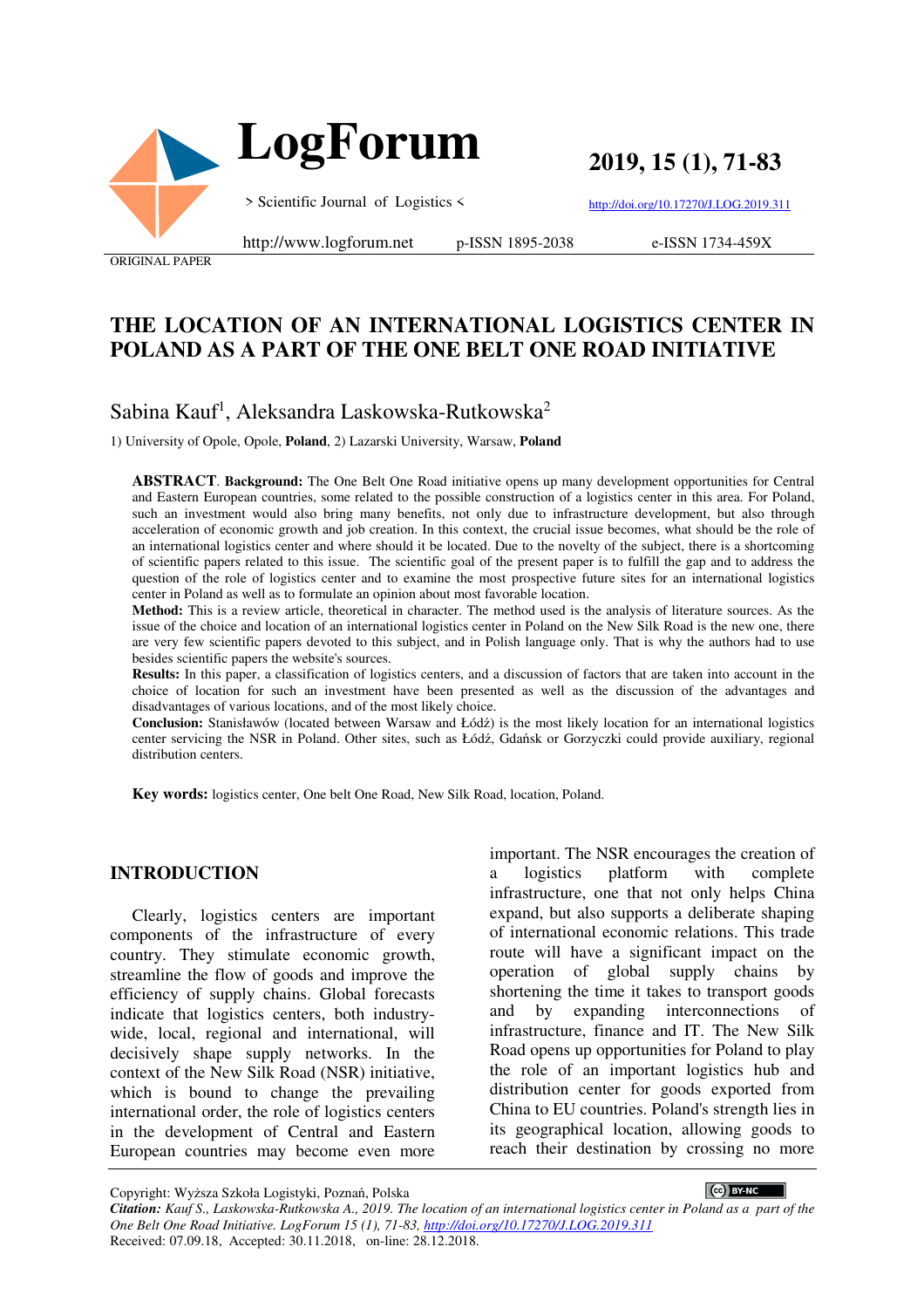than two customs borders. This is due to the fact that Kazakhstan, Russia and Belarus form a customs union within the Eurasian Economic Union. It is important to see the NSR as a logistics corridor, in which logistics centers will play pivotal role. This is where various branches of transport will meet, ensuring continuity of the flow of freight [Kazak et. al. 2018].

The growing importance of the NSR prompted the authors to consider the possibilities of locating an international logistics center in Poland, and to point out its importance for the country's economic development. The scientific goal of the paper is to elaborate a content-related opinion on the optimal location of a logistic center in Poland, which would be part of New Silk Road. As a research method, literature studies were used. This review article, theoretical in character, consists of three parts. In the first, the NSR initiative is described; in the second, a number of definitions of a logistics center, their classification and factors affecting the choice of location are presented. In the third part, potential locations of an international logistics center in Poland are discussed. The article concludes with a discussion of the preferred location of the international logistics center in Poland.

#### **ONE BELT, ONE ROAD INITIATIVE AND LOGISTICS CORRIDORS**

In 2013, Xi Jinping, China's President, proposed a new initiative to its neighbors and trade partners which was named as "One Belt, One Road" (after OBOR). This program is aimed at improvement of trade connectivity among OBOR economies and also countries on the main sea routes from China. The media and public opinion have already hailed this new project as the New Silk Road of our times. In fact, the initiative attracts much attention as it will affect about 65 countries, 4.4 billion people and 63 percent of the global population [Kong 2017]. The main aims of this project, apart from China's strong desire to strengthen its position on the world arena and escape "the trap for middle-income countries", are as follows:

- − investment infrastructure and new trade routes as tools to spread economic development around the world,
- − global partnerships networks as the source of interdependence of China and other countries and regions, and focus on Asia as part of the new "neighborhood diplomacy".



Fig. 1. Three corridors planned to pass through northern, central and southern Hinjang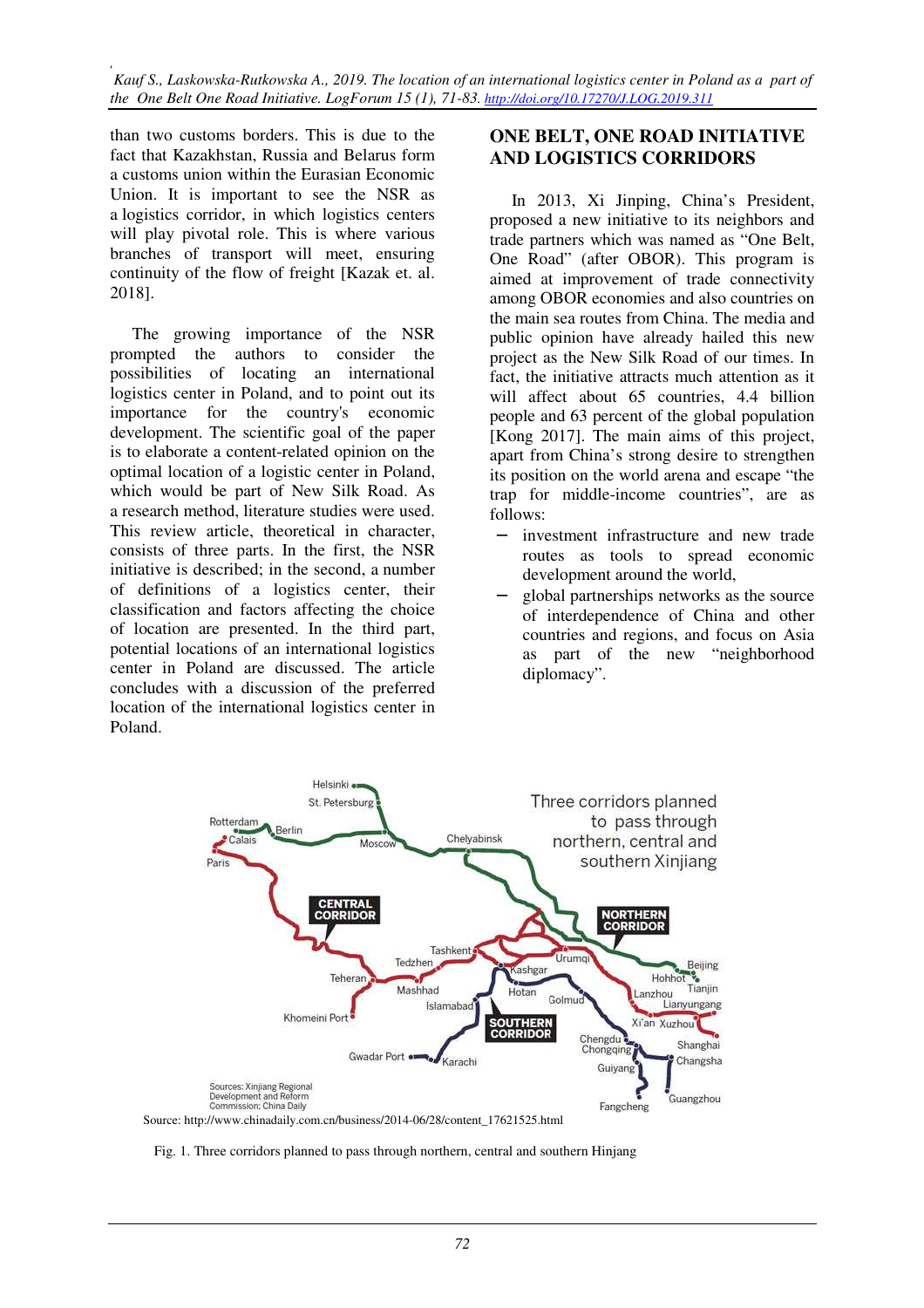Indeed, the NSR seems to be a logistic corridor which will offer efficient and seamless transport of cargo. The New Silk Road (NSR) will fill all the existing gaps in the corridor with a help of overall coordination of various transport services and actions designed to eliminate slowdowns, e.g. due to border inspections [Nazarko at al. 2016]. To achieve this, not only "hard" (infrastructure), but also "soft" criteria have to be met, i.e. regulatory reforms in service markets, including transport, logistics, and telecommunications [LPI 2016].

There are three main alternative corridors along the NSR (Fig. 1) and Poland is part of one of them :

- 1. The Northern Corridor: This corridor starts in Kazakhstan, passes the Russian mainland, and reaches Belarus and Poland as a gate to Europe. It uses the Russian Trans-Siberian Railway line. It is already operational. Amongst the three alternatives, this variant involves the smallest number of border crossings.
- 2. The Southern Corridor: It begins Kazakhstan, passes through Turkmenistan or Kyrgyzstan and Tajikistan, Iran and Turkey. It enters Europe via Turkey. The main disadvantages of this corridor are many border crossings and political instability in the region.
- 3. The Middle Corridor: It starts in Kazakhstan and leads to the Kazakh Caspian port of Aktau. It continues by sea to the newly built Azeri port of Alat. It passes through the South Caucasus and connects with Europe via Turkey. The main disadvantage is transport intermodality [Nazarko at al. 2016].

 International logistics corridors have many benefits. First of all, they significantly reduce transit time and costs, thus expanding access to markets and opening new opportunities for regional industries. They eliminate infrastructural bottlenecks and increase the technical and organizational interoperability of national systems. However, it should be noted that the development of these corridors requires the presence of efficiently functioning intermodal logistics centers that act as load generators and play the key role of nodes in transport systems and supply chains [ctcegtc.ed 2018]. Therefore, to make them feasible, new logistics centers, dry ports [Oláh et al. 2018, Oláh et al. 2018a], airports with ensured customs clearance and storage services should be built and economic zones with tax incentives along the corridor should be created [Nazarko et al. 2016].

The New Silk Road creates an opportunity for Poland to become an important logistics hub and distribution center of goods exported from China to the European Union member states. Poland's strength is its geographic location, which allows freight to reach its destination with only two border crossings. An analysis of the possible locations for a logistics center in Poland is preceded by a discussion of the meanings of the term "logistics center" and of the main criteria influencing the choice of location for such a center.

### **LITERATURE REVIEW – DEFINITIONS OF A LOGISTICS CENTER**

Market globalization, the development of innovative technologies and the search for new business models to make the delivery of goods through global supply chains more efficient, led to the rapid development of logistics centers. The latter offer facilities for the consolidation and distribution of goods, labelling, assembly and sometimes even processing that adds value. Though the first such facilities were built over 30 years ago, no single, universally accepted definition of a logistics center has emerged yet. On the one hand, this lack of terminological consensus is the consequence of the fact that "logistics researchers have made little effort to build a unified logistics conception" [Rimiene K., Grundey 2007], and there are shortage of standard methodologies for selection of decision criteria on the other. Regional terminological preferences are also a contributing factor [Rodrigue et. al., 2010]; e.g. in United Kingdom the term freight villages is used [Baydar, Süral, Çelik 2017, Izdebski at. al. 2017]; in France - platformes multimodales/logistiques; in Germany – Güterverkehrszentern; and Interporti in Italy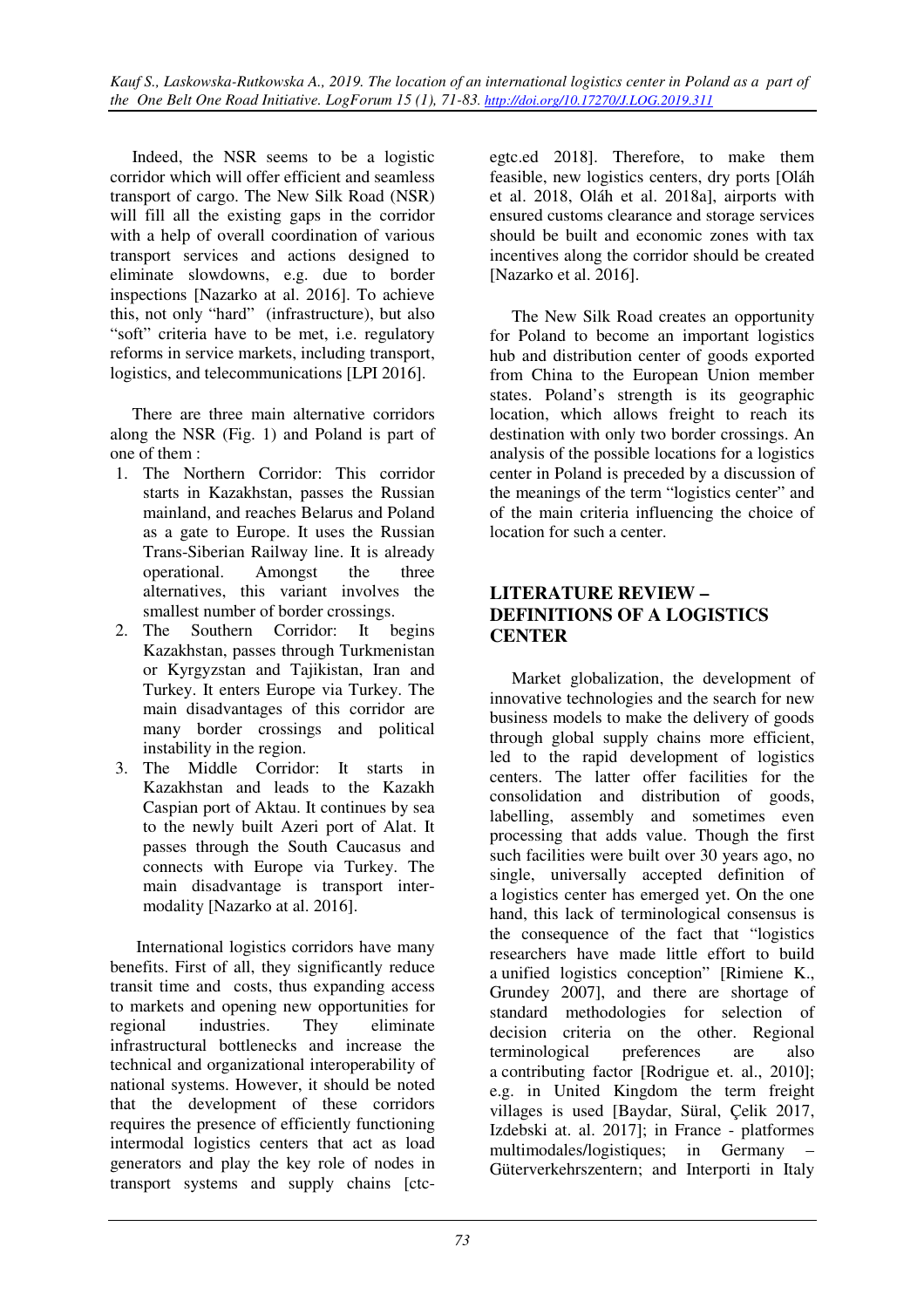(These centers differ not only in name, but also in the way they operate. This will be described below). The term "logistics center" is most commonly used in the USA, Japan, China and Singapore [Europlatforms EEIG 2018]. Since logistics centers are usually seen as the places where different means of transport converge, they are often referred to as intermodal centers [Erfurth, Bendul 2017]. This leads to another problem, due to differences in the interpretation of the concept of intermodal transport. A fragmented description and discrepancies in the definition of a logistics center are the inevitable outcome [Notteboom, Rodrigue, 2009]. An extensive review of the definitions of a logistics center in the current literature can also be found in Higgins, Ferguson and Kanaroglou [2012]. For the purposes of the present paper, it seems best to treat a logistics center as: (1) an element of logistics infrastructure, and (2) a business entity. Both perspectives highlight the role and importance of centers in the modern economy. The New Silk Road project, which involves the expansion of rail and maritime connections between China and countries in Eurasia and Africa, gives rise to expectations in Poland and many other countries of new investments and acceleration of economic growth.

Bearing in mind the fact that the NSR would transit through Central and Eastern European countries, including Poland, logistics centers should be considered in the context of infrastructure, as transshipment points and intermodal terminals of the highest complexity. They are the main elements of regional and international macrologistics systems, linking streams of goods flowing through global supply chains. They are an integrator of various transport modes, able to promote intermodal transport [Higgins, Ferguson., Kanaroglou 2012]. From an infrastructureoriented perspective, logistics centers are components of an integrated transport chain. This is where the greatest number of infrastructure elements related to the services provided is located [Francik et. al. 2017]. In the context of the Silk Road, it seems useful to define a logistics centre as "[…] an area within which all activities relating to transport, logistics and the distribution of goods, both for national and international transit, are carried out by various operators" [Europlatforms

EEIG 2018, Uyanik, Tuzkaya, Oğuztimur 2018]. Winkler and Seebacher [2011] define the logistics center in a similar spirit: "logistical interconnection points within a logistics network that primarily function as an interface between local and long-distance goods transport". Logistics centers are multifunction terminals, equipped with the necessary infrastructure and organization, providing logistics services related to the taking of deliveries, storage, distribution and dispatch of goods, as well as added value services, provided by independent businesses.

Bearing in mind the pursuit of economic growth by the respective countries and their expectations of economic benefits connected with the NSR project, it seems reasonable to treat logistics centers as business ventures. In this approach, a logistics center is an organization bringing together many businesses, which provide services to other businesses. From the business-oriented point of view, a logistics center is a group of enterprises operating in the transport, forwarding, logistics and other service industries, as well as production and trade enterprises, operating independently or as members of larger entities of various types. Such a structure is usually headed by a special organization, the so-called board, responsible for the development and proper operation of the center as a whole. Thanks to integration and cooperation, such entities can rapidly acquire new expertise, competencies and technologies to streamline logistics processes. Economic benefits are built into the very concept of the center, established in order to allow the entities comprising it to operate in favorable conditions and to ensure competitive advantage. In this context, a logistics center is "[…] a place of logistics services provision or logistics activities concentration place, through which large companies realize business service tasks of their customers" [Palsaitis, 2004]. UNESCAP [2009] defines a logistics center as "an area of land dedicated to a number of transport and logistics facilities, activities and services, which are not just co-located but also coordinated to encourage maximum synergy and efficiency. Distinguishing features include an intermodal terminal and shared access to facilities and services". Rimiene and Grundey, on the other hand, describe a logistics center as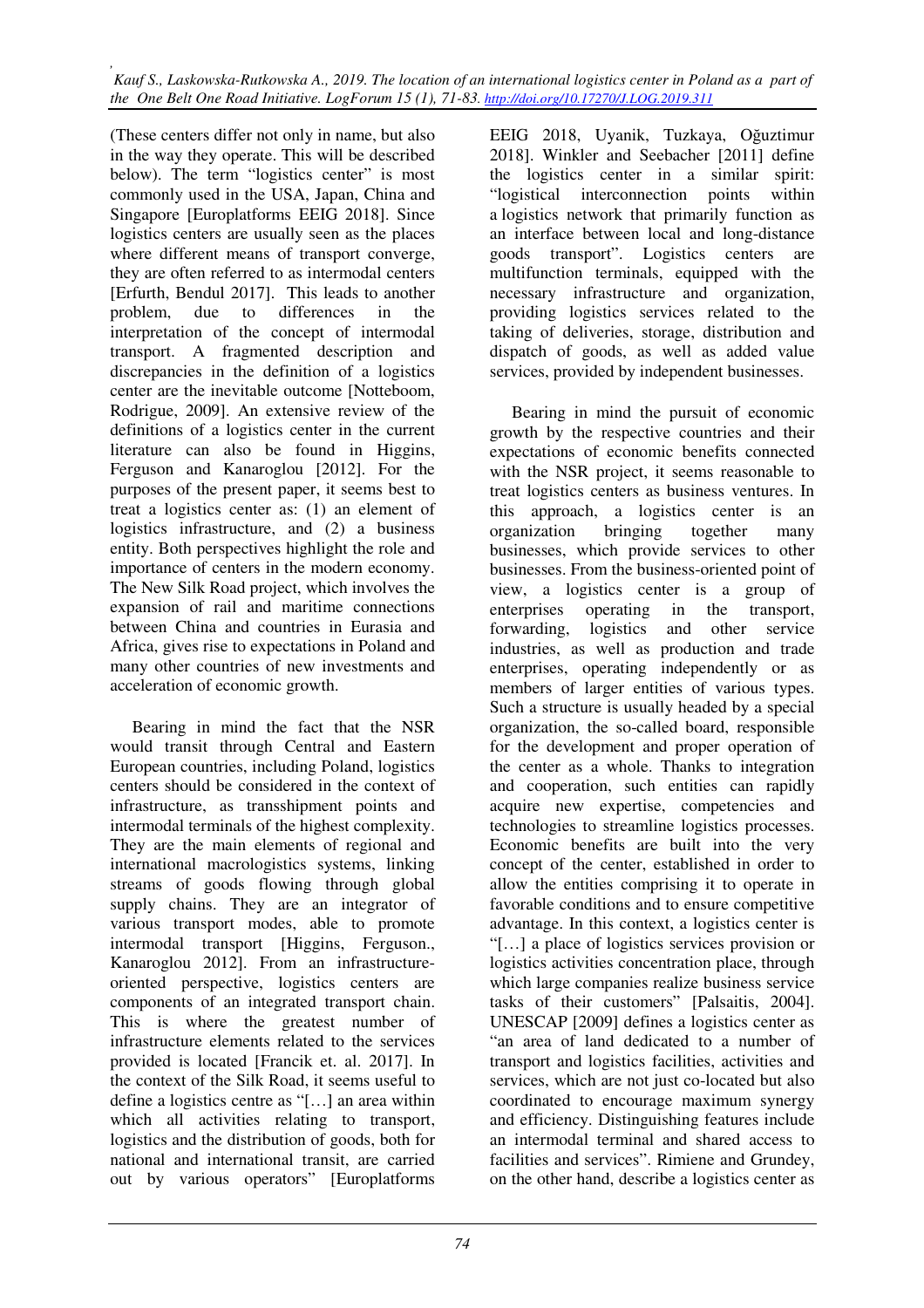"a village planned and built to best manage all the activities involved in freight movement. Logistics centers are seen as promoters of local consolidation, intermodal transportation, and regional economic activity" [Higgins, Ferguson., Kanaroglou 2012]. Logistics centers understood in this way are carefully planned solutions, which allow the distance from suppliers to recipients and storage area along supply chains to be reduced. This helps businesses optimize their operations and flexibly respond to changing market needs, stimulates business activity and national/regional economic growth. In order to take full advantage of the opportunities offered by a logistics center, its location should allow access not only to local entities but also (and perhaps most importantly) to foreign ones. This increases the competitive advantage of the center and facilitates its integration with global supply chains.

Considering the route of the Silk Road, it is clear that, due to their geographic location, Central and Eastern European countries, including Poland, are well-positioned to build and expand competitive international logistics centers, linking Eurasian transport networks.

### **CLASSIFICATION OF LOGISTICS CENTERS AND THE FACTORS THAT DETERMINE THEIR LOCATION**

The construction of logistics centers along the Silk Road to service freight streams and direct them from China to destination markets should be in the interest of every Central and Eastern European country. The choice of location for a center brings very large investments and economic benefits, not only to the state – in the form of budget revenue – but also to many enterprises in the construction, IT and production sectors. The question arises where such a center should be located and what criteria the Chinese investors will take into consideration in their choice of its location. Indeed, this is the classic problem of choosing a location.

The problem of location is connected with the determination of the spatial distribution of infrastructure elements in a given area, taking into account investor preferences. The problem has been extensively discussed in the literature [including: Özcan, Celebi, Esnaf 2011; Żak, Węgliński 2014], mainly due to its strategic significance and the often irreversible nature of such a decision. Location decisions are made in the context of a certain economic and spatial system, which creates specific conditions for actions designed to optimize the placement of the newly planned facilities.

Choosing the right location for a logistics center is not easy. Usually, many criteria are taken into account, such as:

- − technical (usability) including road density, efficient telecommunications networks, the number of potential contractors, storage infrastructure, intellectual resources;
- − economic capital expenditure, annual operating costs, the measures of cost (e.g. the cost of moving a unit of cargo), development trends indicators, share in international turnover,
- − hard to measure, including reliability, flexibility, scalability.

Usually, however, the choice of location for a logistics center boils down to finding the lowest costs, while taking into account multiple sources of raw materials and distribution of finished products [Wiśniewski 2015, Wichmann et al. 2015]. This means that economic factors are given priority. They are three key economic factors determining location choice: land, labour and capital. The construction of the center in an urban area is more expensive, due to higher real estate prices. Labour costs are closely related to income levels in a given area, and the importance of capital increases with economic incentives (e.g. economic zones) for potential investors [Cheba, Kiba-Janiak 2017]. The extent of involvement is not without significance. If it is relatively large (as it will be in the case of a center built to meet the needs of the Silk Road), to the abovementioned factors, others must be added, such as macroeconomic, environmental and urban; a regional/national development strategy is also important.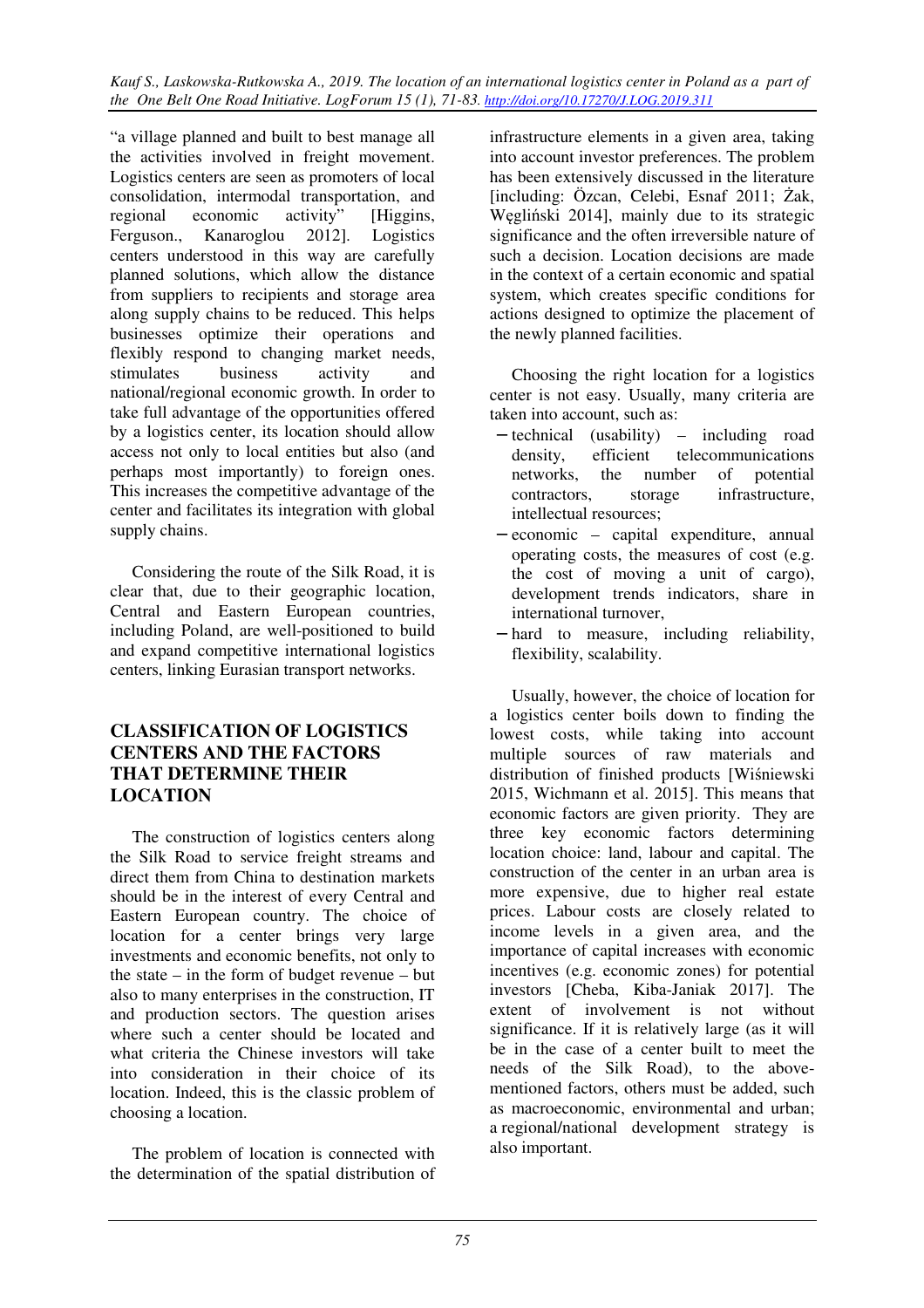The choice of location should always be carefully thought out and based on detailed studies. This is particularly important if the center is to occupy a large area or needs wellequipped facilities and communication infrastructure. The center serving freight movement along the NSR will have to meet such criteria. Therefore, the decision concerning its location could be based on the criterion of intermodal transportation, and result in the choice of a site near the transportation corridors comprising the Silk Road. Another solution would be to locate such a center in sea port or near an airport. In this case, the main criterion is the easy accessibility of the ports involved in international trade. Van Thai and Grewal [2005] listed eight factors they believed to have the greatest impact on the choice of a seaport or airport: availability of suitable handling equipment, the percentage of lost or damaged consignments, convenience and reliability of pickups and deliveries, frequency of port calls or landings, efficiency of seaport or airport operations, strategic location, competitive fees and taxes, speed of response to customer needs and expectations. The proposed list of factors is an example of a comprehensive approach to the problem of choosing the best location for a logistics center. Nevertheless, the choice of any option must be based on many parameters, which determine or at least affect the final location decision.

#### **NSR AND LOCATION OF AN INTERNATIONAL LOGISTICS CENTER IN POLAND**

It is in Poland's interest that an international intermodal logistics center should be built within its borders, serving freight streams and directing them to their destination countries. The radius of the area served by such an international logistics hub is estimated at 500 to 800 km. It must be equipped with a fullfeatured, advanced infrastructure and a comprehensive IT system, and must offer the full range of logistics services . Such a project offers the unique opportunity for investment and modernization of transport infrastructure, mainly railways. A center located in Poland would bring very large investments and

contracts, from which many companies in the construction, IT and production industries would benefit. It would also create many jobs. The construction of such a center would strongly stimulate the growth of road and rail carriers and forwarders, intermodal transport and Polish trading companies. It would also bring significant state budget revenues.

Of course, other countries, including Poland's immediate neighbours, are also aware of the opportunities such an investment would bring. Therefore, while it is important to exercise caution in making such decisions – concerning, for instance, the principles on which Chinese capital would participate in Polish investments, so as to erasure a controlling stake for the Polish side – it is also important that such decisions should be made without unnecessary delay. Otherwise, Germany, the Czech Republic or Hungary – countries more advanced than Poland in economic cooperation with China – will reap the benefits of building a European logistics center. It will be crucial to prevent the loss of such a project due to inaction, political conflicts or disputes over location.

Poland has a number of advantages, for example, in infrastructure. Significant progress has been made over the last couple of years. The Polish road network has been improved. It has been expanding since 2007, when the first 100 km of new highways were built. A further 200 km of highways were added in 2012, and in 2013 another 330 km of expressways and 300 km of highways. The National Road Construction Program for the years 2014-2023 (with a possible extension to 2025) adopted by the government assumes the construction of approximately 3,900 km of highways and expressways.

Poland's flagship project is the modernization and expansion of the Gdańsk port, which is gaining in importance as a container port in the Baltic. The port is growing rapidly and keeps investing in container transshipment, which was rewarded by the inclusion of the port in the prestigious World Top Container Ports 2017 list. Gdańsk also has regular container connections with Asia. In May 2017, Ocean Alliance, the largest such organization in the world, began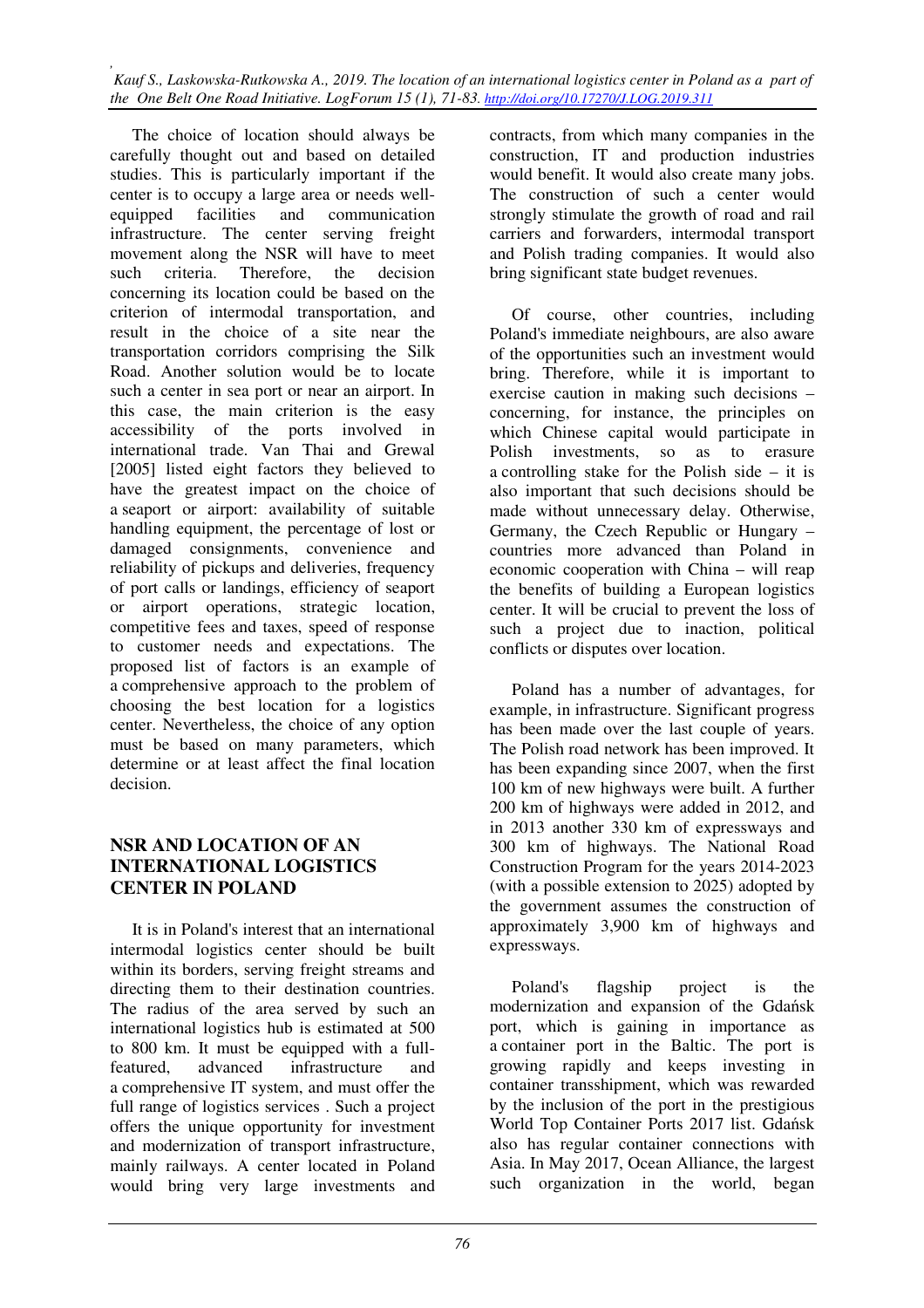cooperating with the Gdańsk port on a permanent basis. The alliance includes the leading container shipowners: OOCL, Cosco Shipping, CMA CGM and Evergreen. The alliance's ships will call to the Gdańsk port once a week, connecting such ports as<br>Shanghai, Ningbo, Xiamen, Yantian, Shanghai, Ningbo, Xiamen, Yantian, Singapore, Felixtowe, Rotterdam, Gdańsk and Wilhelmshaven .

The successes of the Gdańsk port and the improvements in road transport infrastructure notwithstanding, Poland is currently ranked 33rd according to the Logistics Performance Index, behind many countries in the region (such as Austria, Hungary, the Czech Republic and Lithuania), where competing logistics centers could also be built.

Another difficulty faced by Poland arises from the fact that the New Silk Road consists mainly of rail connections. The density and capacity of railways in Poland leaves much to be desired. According to PKP (the leading Polish railway carrier), goods trains currently move through the network with an average speed of about 20 km/h.

### **POTENTIAL LOCATIONS OF AN INTERMODAL LOGISTICS CENTER IN POLAND, SERVICING THE NSR**

There are several potential locations for the international logistics center on the New Silk Road in Poland (Fig. 2 and 3). One of them is Łódź, located in central Poland, approximately 136 km from Warsaw. Its advantage is the central location near the intersection of northsouth and east-west highways. Łódź is already on the New Silk Road. Since 2014, a regular cargo rail connection with the Chinese province of Sichuan has been operational. Trains enter Poland across its eastern border at Małaszewicze and continue to Łódź. It takes 12 days for a train from China to reach its destination, while the maritime route via the Suez Canal to the port of Piraeus requires a month. Hence China's interest in this solution. The Łódź lobby and PKP support the idea of routing the New Silk Road from China to Western Europe via Łódź. PKP declared its readiness to contribute its own real estate with

an area of 55 hectares to the construction of a logistics center. Another point in favour of Łódź is the fact that the Łódź Special Economic Zone signed an agreement with the international railway hub in Chengdu (China) in September 2017. This means that Łódź has officially become part of the OBOR project – a network of rail connections linking China with Europe, which is supported by the Chinese government. The two parties have convergent objectives: expand the terminal and build a logistics and industrial center. The signing of the agreement means that Łódź has now been accepted as part of the OBOR network, with the likely outcome of "an increase in the number of trains running in both directions between Poland and China" [polandinenglish.info, 2018].

Another potential location is the Central Communication Port (CCP), located near the town of Stanisławów (between Warsaw and Łódź), in the immediate vicinity of the A2 motorway, the Warsaw-Łódź railway line and the planned track of the High-Speed Railway [Darasz J. 2017]. The Economics Committee of the Council of Ministers adopted the construction recommendation on 4 March 2017; the project's aims are to "build and operate a profitable, innovative transport hub, which will rank as one the world's top ten airports, and at the same time will become an important component of the national rail passenger transport system and an attractive alternative to road transport." The construction of Central Communication Port project consists of the following main parts: the construction of an international airport, located 45 km west of Warsaw; the construction of a railway hub, whose functions will go beyond those of an airport railway station; the construction of railway lines within the borders of Poland, with a total length of over 900 km; the construction of a logistics center, 100 hectares in area; the construction of 65 km to 250 km (depending on the option chosen) of roads in Poland; rapid growth of PLL LOT, with the Polish airlines to become the main carrier in Central Europe; integration of the Warsaw and Łódź agglomerations; the development of the "Airport City", with hotels, exhibition and congress facilities, and company headquarters.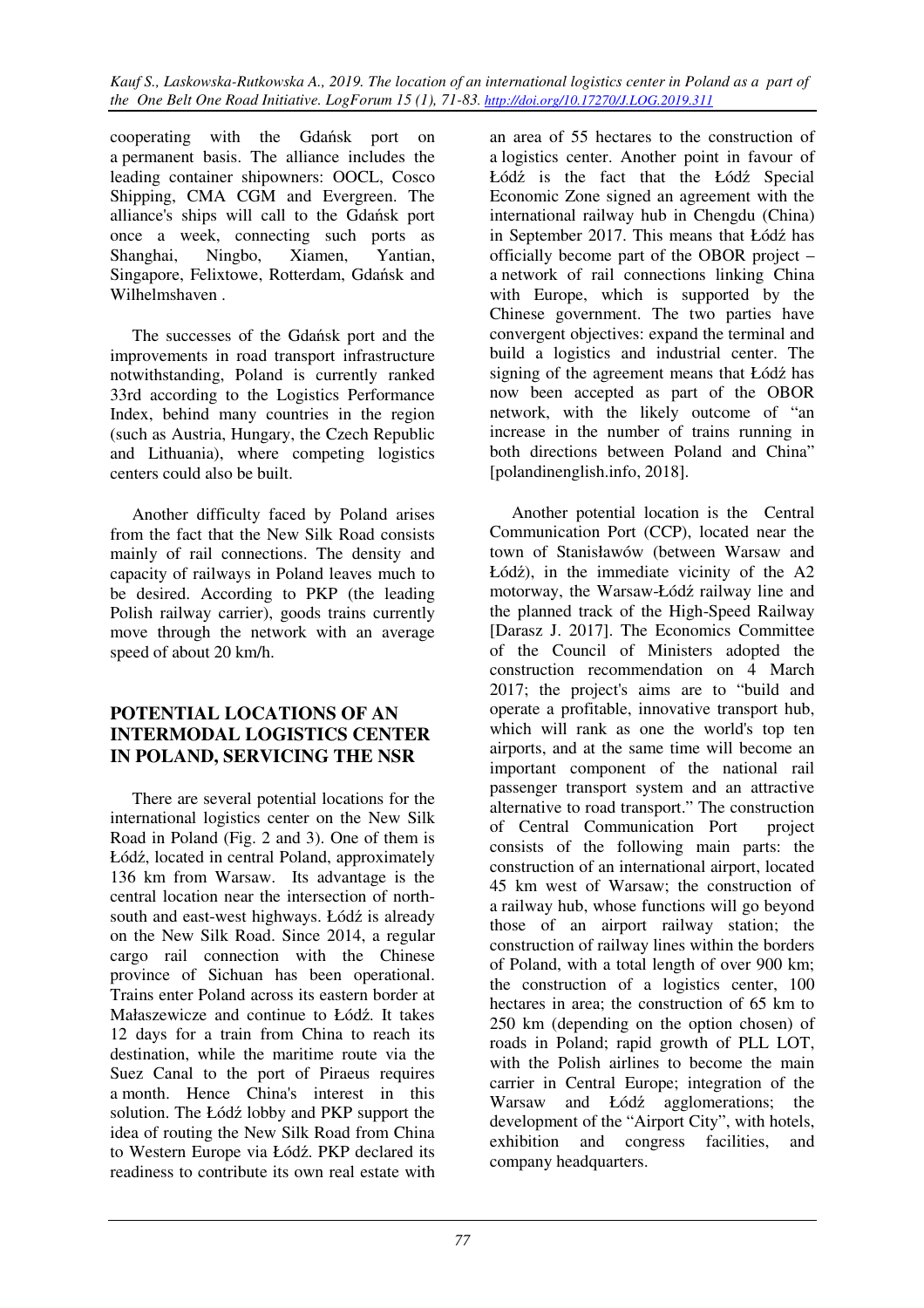

Fig. 2. Location of Trans International Logistics Center Gorzyczki

Source: https://www.trojmiasto.pl/wiadomosci/Nowa-linia-kolejowa-polaczy-Trojmiasto-i-Centralny-Port-Komunikacyjny-pod-Warszawa-n118721.html#



Fig. 3. Map of Poland, with Gdańsk, Warsaw, Centralny Port Komunikacyjny and the main railways connections

CCP will provide services for 500 interregional trains a day. Commercial speed on railway lines leading to the CKP is to be at least 140 km/h, and the expansion of the railway network will be carried out in two stages:

− stage 1 (2018-2027) – elimination of the major gaps in the current rail network in Poland, as well as modernization of existing lines to utilize their maximum potential for domestic transport

− stage 2 (2025-2035) – improvement of the quality of the domestic infrastructure through the construction of new sections of high-speed rail, to meet both domestic needs and those of international transport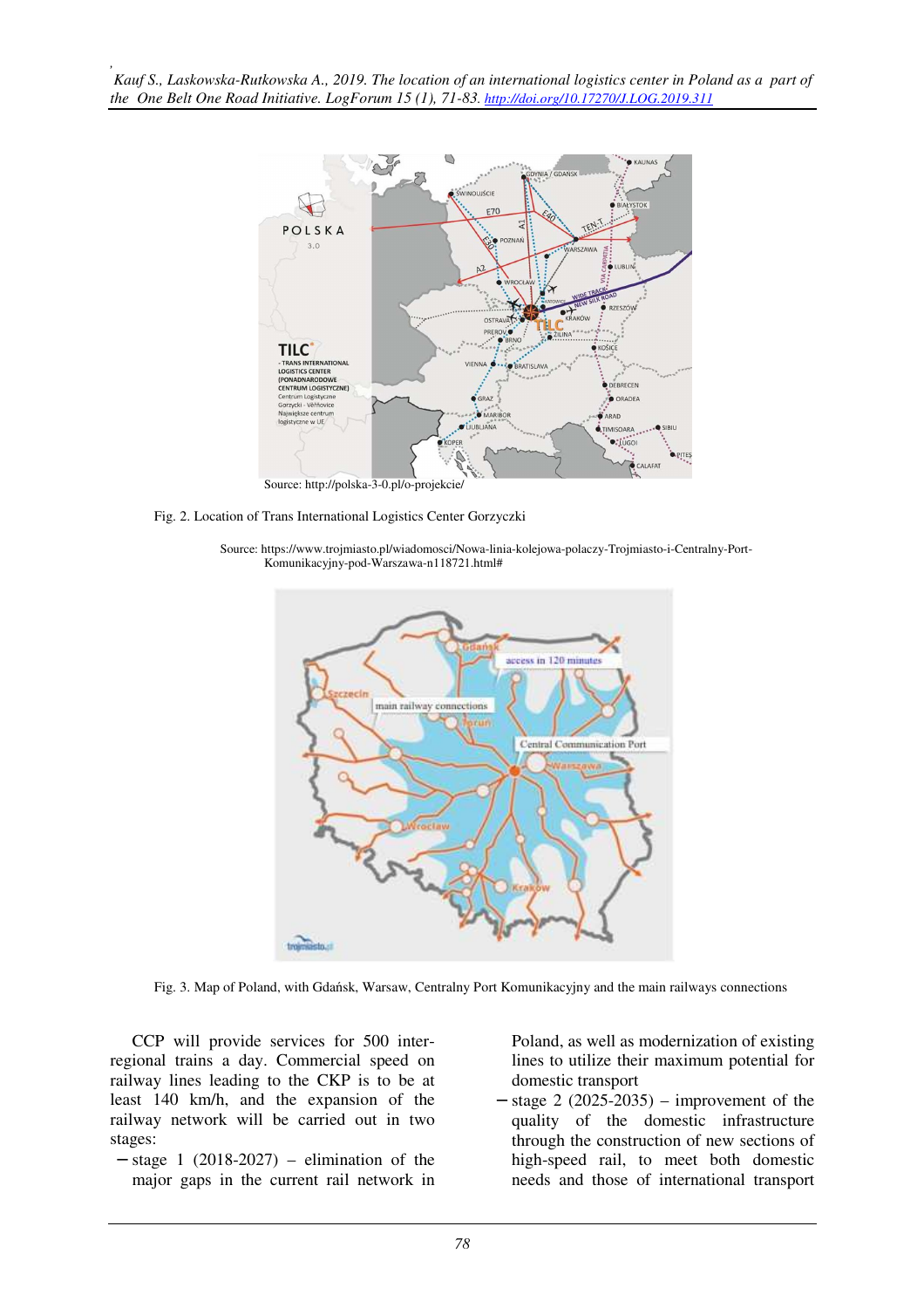networks, linking Poland and other countries in the Three Seas (the Baltic, Adriatic, Black Sea) region.

The total cost of the expansion of the domestic railway network through the addition of new segments in connection with the construction of infrastructure for the CCPbased transport system, scheduled for 2020- 2030(35) is estimated at PLN 35-40 billion. It is assumed that 37,000 additional jobs (including 14,500 as a result of direct employment) will be created by the CCP. In view of the fact that one job in the aviation sector generates on average three jobs in other sectors, one should expect employment to grow by approximately 110,000 jobs. Next to Port Solidarność, the Airport City with an area of 800-1200 hectares is to be built, with hotels and a trade and exhibition center.

CCP is also expected to lead to the integration of Łódź and Warsaw, and to stimulate economic growth and revitalization of Łódź.

As is apparent from the above, the construction of the CCP would involve not only the creation of a logistics hub, but also the supporting rail and road infrastructure, to ensure smooth operation of the center [Wikipedia, 2018].

Yet another project combines the Gorzyczki transnational logistics center investment and Poland 3.0 program. According to its creators, it is the largest cluster project in Europe, a grassroots economic program for Poland. The aim of Poland 3.0 is to connect the networks of Polish rivers, highways and railways and to construct in Gorzyczki the largest intermodal transnational logistics center in Europe. The envisaged Gorzyczki-Wierzniowce logistics center on the Polish-Czech border lies at the intersection of all the main transport corridors which comprise the 6th Multimodal North-South Corridor. The planned logistics center is located at the intersection of the main trans-European transport routes: the A1 Highway, the E-30 Waterway, the broad gauge railway from the Far East and the 2nd trans-European rail corridor. Three airports are in close proximity: in Katowice, in Ostrava and in Kraków.

According to UN experts, this is the most promising area in all of Europe as regards development prospects.

As emphasized by the initiators of the Poland 3.0 program, it is an integral part of the Baltic-Adriatic and the Baltic-Black Sea corridors. The program will include multimodal transport projects, infrastructure projects, the New Silk Road, but also crossborder cooperation projects, energy security, new technologies, exchange of knowledge and technology transfer projects. The ultimate goal is to increase the region's competitive advantage in new ways [Jarosławska 2018].

The port of Gdańsk, located in the central part of the southern Baltic coast, one of the fastest growing regions of Europe, also has great potential. Gdańsk is a major international transport hub. According to current European Union strategy, it plays a significant role as a link in the Trans-European Transport Corridor No. 6, connecting Scandinavian countries with South-Eastern Europe. Within the Port of Gdańsk, two areas with distinct operational parameters can be distinguished: the Inner Port and the Northern Port, with direct access to the Gulf of Gdańsk. The Northern Port includes a modern deepwater container terminal (DCT) .

In 2017, 40.613 million tons of cargo were transshipped in the Port of Gdańsk. This makes it the 6th largest port in the Baltic Sea.

 However, as far as container transshipment is concerned, Gdańsk is the leader among Baltic ports. Its DCT (Deep Container Terminal) can service the largest commercial vessels (Triple-E class), which puts it in the elite group of only 14 such ports in the world. The DCT in Gdańsk is the only Baltic Sea deepwater port of call for ships from the Far East. In 2016, 1.28 million TEU were transshipped at the DCT. Only the port in Saint-Petersburg, which consists of six terminals, reported the higher figure of 1.7 million TEU.

Cooperation with the 2M Alliance – formed by the two largest container lines in the world: Maersk Line (ML) and Mediterranean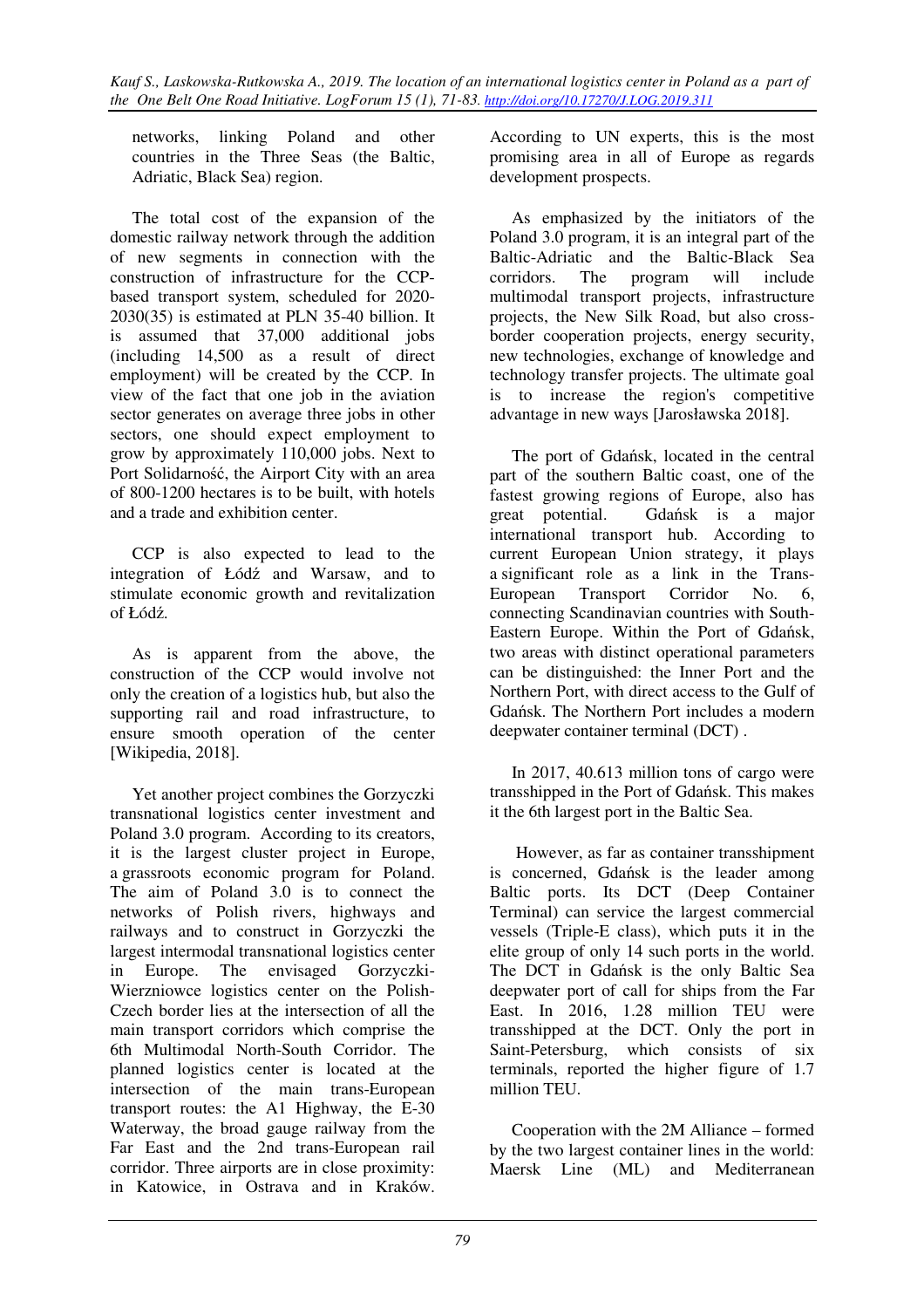Shipping Company (MSC) – began in 2015. The first ship carrying containers of both lines called to the Gdańsk port on 19 February 2015. Connections from Shanghai to Gdańsk (32 days) and from Busan (South Korea) to Gdańsk (36 days) were launched. Gdańsk has also reached an agreement with another association of the largest carriers in the world – the G6 Alliance of six container shipowners: APL, Hyundai Merchant Marine, Mitsui O.S.K. Lines (MOL), Hapag-Lloyd, Nippon Yusen Kaisha (NYK) and Orient Overseas Container Line (OOCL). The routes of G6 ships carrying goods from Asia to Europe, the so-called Loop 7, were extended to Gdańsk. The first ship called to the Gdańsk port in August 2015. Currently, ships with a total capacity of 13,000 TEU call regularly every week. A container ship from Qingdao in China takes about 40 days to arrive in Gdańsk, and one from Singapore about 28 days. The DCT was expanded in 2016, while the planned investments in railway lines, connecting Polish ports with the rest of the country, will further increase its attractiveness [Weedy S., 2017].

## **RESULTS**

As the result of literature research, the authors may formulate the following conclusions. The business and academic communities, and recently also government circles, are well aware of the benefits that the construction of an international logistics center would bring to Poland. However, practically to this day no consensus as to the location of such a center has been reached.

The lobby advocating the construction of a logistics center in Łódź has been particularly vocal over the last few years. The geographic location of the city and its existing railway connection with China are important advantages. However, despite negotiations with China and PKP's interest in this project, no agreement between the Polish and Chinese governments has been reached.

The choice of Gorzyczki as the location of a transnational logistics center is very attractive, due to its intermodal and transnational character. However, its weakness is the fact that it is supported mainly by grassroots initiatives, without government involvement. Furthermore, there is no definite investment plan, with a clear timetable and funding schedule. Like the former, this initiative never advanced beyond the planning stage.

The advantages of Gdańsk as the location for a logistics center are indubitable. Gdańsk has been the port of call for container ships from the Far East for several years now. The expansion of the railway network to improve Gdańsk's connections with the rest of the country will also help. However, so far Gdańsk has not been taken into consideration as a potential location for an international logistics center. It is a disadvantage that the Gdańsk area is highly urbanized, and therefore real estate prices in close proximity to the city are relatively high.

In this context, the government's initiative to build Central Communication Port in Stanisławów (45 km from Warsaw), may yet prove to be the dark horse of the race. This project is to be co-financed by the EU. It has been planned on a grand scale and would meet the criterion of intermodal transport. It is also integrated with extensive investments in the railway network. It would include the construction of a logistics center with an area of 100 hectares, offering complete infrastructure and IT system, as required of an international logistics center. This location would also provide access to existing road and rail networks. Its emplacement outside metropolitan areas would ensure relatively low costs. Another advantage of Stanisławów is its location in central Poland. Government support is also crucial, as it would guarantee the availability of funds.

The above considerations suggest that Stanisławów is the most likely location for an international logistics center servicing the NSR in Poland. Other sites, such as Łódź, Gdańsk or Gorzyczki could provide auxiliary, regional distribution centers.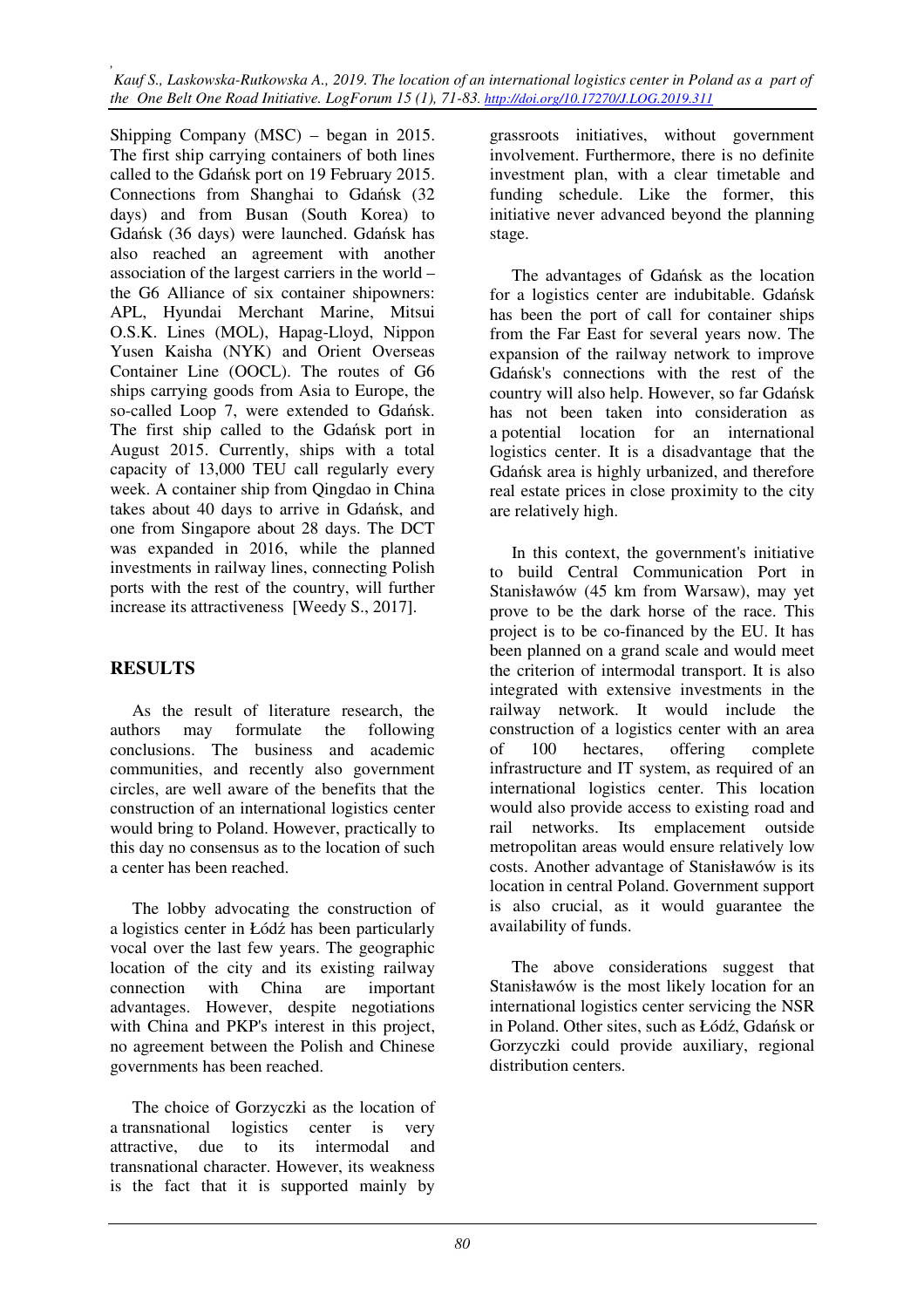## **ACKNOWLEDGMENTS AND FUNDING SOURCE DECLARATION**

Statutory fund of Lazarski University.

# **REFERENCES**

- Church R.L., Murray A.T., 2009. Business Site Selection, Location Analysis and GIS, John Wiley and Sons, New York.
- Darasz J., 2017. Grand Designs-Mega Air and Rail Hub for Poland, Central European Financial Observeur. Eu, https://financialobserver.eu/recentnews/grand-designs-mega-air-and-rail-hubfor-poland/
- Erfurth T., Bendul J., 2017. Transportation time and reliability in intermodal transport chains, "International journal of transport economics", xliv, 2, http://doi.org/10.19272/201706702005
- Europlatforms (EEIG) 2018, http://europlatforms.eu/Logistic%20Center Definition.html,
- Francik S., Pedrycz N., Knapczyk A., Wójcik A., Francik R., Łapczyńska-Kordon B., 2017. Bibliometric analysis of multiple criteria decision making in agriculture, Technical Sciences / University of Warmia and Mazury in Olsztyn 20 (1), 17-30.
- Hesse M., 2004. Logistics and freight transport policy in urban areas: A case study of Berlin-Brandenburg/Germany, "European Planning Studies", 12, 1040-1045.
- Higgins C.D., Ferguson M., Kanaroglou P.S, 2012. Varieties of Logistics Centers Developing Standardized typology and Hierarchy, "Journal of the Transportation Research Board of the National Academies, Washington D.C.", 2288, 9–18, http://doi.org/10.3141/2288-02.
- Higgins C.D., Ferguson M.P., Kanaroglou S., 2012, Varieties of Logistics Centers Developing Standardized typology and Hierarchy, "Journal of the Transportation Research Board" 2012, 2288, Washington D.C., 9–18,

http://doi.org/10.3141/2288-02, http://inzeko.ktu.lt/index.php/EE/article/vie w/12286/6826

- Izdebski W., Szwed C., Skudlarski J., Kryś P., 2017. Formulating a uniform definition of a logistics centre, "Reaserch in Logistic and Produktion", 7, 4, 367–376, http://doi.org/10.21008/j.2083- 4950.2017.7.4.8
- Jarosławska A., 2018. The Three Seas initiative has become an economic fact. POLAND 3.0 program, 27.09. http://www.poland.us/strona,54,31476,0,the -three-seas-initiative-has-become-aneconomic-fact-poland-30-program.html
- Kazak J.K., van Hoof J., Verboor J., Oude Weernink C.E., Govers G.M.J., van Zaalen Y., 2018. Real-time location systems for asset management in nursing homes: An explorative study of ethical aspects. Information (Switzerland) 9(4), 80.
- Kille Ch., Schwemmer M., 2012/2013. Die Top 100 der Logistik, Bobbingen.
- Kong T., 2017. One Belt and one road initiative: progress and challenges, "New Silk Road" achievements and challenges, Thematical Proceeding from the International Scientific Conference, eds. Dimitrijevic D., Huang P., Belgrad, 12-13 July, 17-31. http://16plus1-

thinktank.com/u/cms/cepzh/201712/130954 30sus8.pdf.

- Mentzer J. T., 2008. 7 keys to facility location, "Supply Chain Management Review", 12, 5, 25-31.
- Nazarko, J., Kuźmicz, K.A., Czerewacz-Filipowicz, K., 2016. The New Silk Road– Analysis of the potential of new Eurasian transport corridors, 9 th International Scientific Conference, Business and Management 2016" May 12–13, Vilnius, Lithuania, eISSN 2029-929X eISBN 978-609-457- 921-9 A, 1-8.

http://doi.org/10.3846/bm.2016.58.

- Nobel T., 2007. GVZ bleiben gesuchte Standorte, "Deutsche Verkehrszentrum", 147.
- Notteboom T., Rodrigue J.-P., 2009. Inland Terminals Within North American and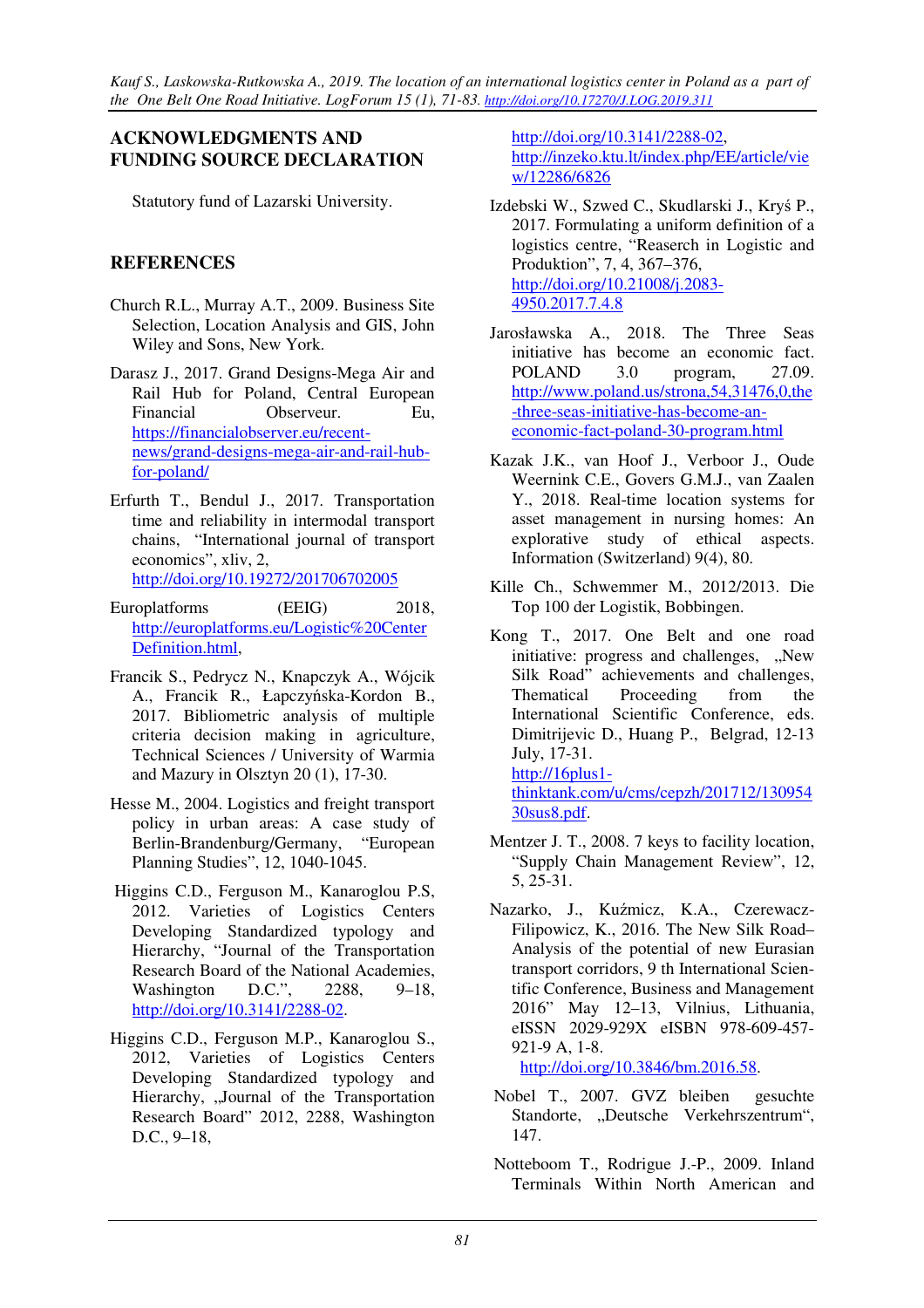European Supply Chains, "Transport and Communications Bulletin for Asia and the Pacific", 78: Development of Dry Ports, Economic and Social Commission for Asia and the Pacific, United Nations, New York.

 Oláh J. Nestler S., Nobel T., Harangi-Rákos M., Popp J., 2018. Development of dry ports in Europe, International Journal of Applied Management Science, 10, 4, 269- 289,

http://doi.org/10.1504/IJAMS.2018.095330.

- Oláh, J., Nestler S., Nobel T., Popp J., 2018. Ranking of Dry Ports in Europe - Benchmarking. Periodica Polytechnica Transportation Engineering, 46 (2),95-100. http://doi.org/10.3311/pptr.11414
- Özcan T., Celebi N., Esnaf S., 2011. Comparative analysis of multi-criteria decision making methodologies and implementation of a warehouse location selection problem, "Expert Systems with Applications", 38, 9773 – 9779.
- Palsaitis R., 2004. Logistics centers and transit transport inter¬ faces in Lithuania. [In:] Sientific proceedings of Riga Technical University, Economics and Business. Business and Management. Riga, 83-88.
- Polandinenglish.info, 2018. China-Poland freight trains boost economic development in Łódź, 27.08. https://polandinenglish.info/38677429/chin apoland-freight-trains-boost-economicdevelopment-in-lodz.
- Review of Developments in Transport in Asia and the Pacific, 2009. Economic and Social Commission for Asia and the Pacific, United Nations, New York.
- Rimiene K., Grundey D., 2007. Logistics Centre Concept Through Evolution and Definition, "Engineering Economics" 4, 54, 87–95.
- Rodrigue J.-P., Debrie J., Fremont A., Gouvernal E., 2010. Functions and Actors of Inland Ports: European and North American Dynamics, "Journal of Transport Geography", 18, 4, 519–529. http://doi.org/10.1016/j.jtrangeo.2010.03.00 8.
- Uyanik C., Tuzkaya G., Oğuztimur S., 2018. A Literature Survey On Logistics Centers'

Locationselection Problem, Sigma Journal of Engineering and Natural Sciences Sigma Mühendislik ve Fen Bilimleri Dergisi 2018, 36 (1), 141-160.

- Weber A., 1929. Theory of the location of industries. University of Chicago Press, 41- 42.
- Weedy S., 2017. Rail success positions Port of Gdansk as 'logistics hub', Railfright.com, 06.03. https://www.railfreight.com/intermodal/201 7/03/06/rail-success-positions-port-of-

gdansk-as-logistics-hub/

- Wichmann B., Carter C. and Kaufmann L. 2015, How to Become Central in an Informal Social Network: An Investigation of the Antecedents to Network Centrality in an Environmental SCM Initiative, Journal of Business Logistics, 36(1), 102–119. http://doi.org/10.1111/jbl.12079
- Wikipedia, 2018. https://en.wikipedia.org/wiki/New\_Central\_ Polish\_Airport.
- Winkler H., Seebacher H., 2011. Management of freight villages: findings from an exploratory study in Germany, "International Journal of Logistics Research and Applications", 271-283. http://doi.org/10.1080/13675567.2011.6360 31
- Wiśniewski Sz., 2015. Significance of Trans-European Transport Networks for Logistics Centre Localization as Exemplified by the Łódź Region, European Spatial Research and Policy 22 (1), 23–44,
- Witkowski J., Cheba K., Kiba-Janiak M., 2017. The macro- and microenvironmental factors of decisions of production facility location by Japanese companies in Poland, "Forum Scientiae Oeconomia", 5, 1, 43-56.
- Żak J., Węgliński Sz., 2014. The selection of the logistics centre location based on MCDM/A methodology. Transportation Research Procedia 3, 555-564, http://doi.org/10.1016/j.trpro.2014.10.034.